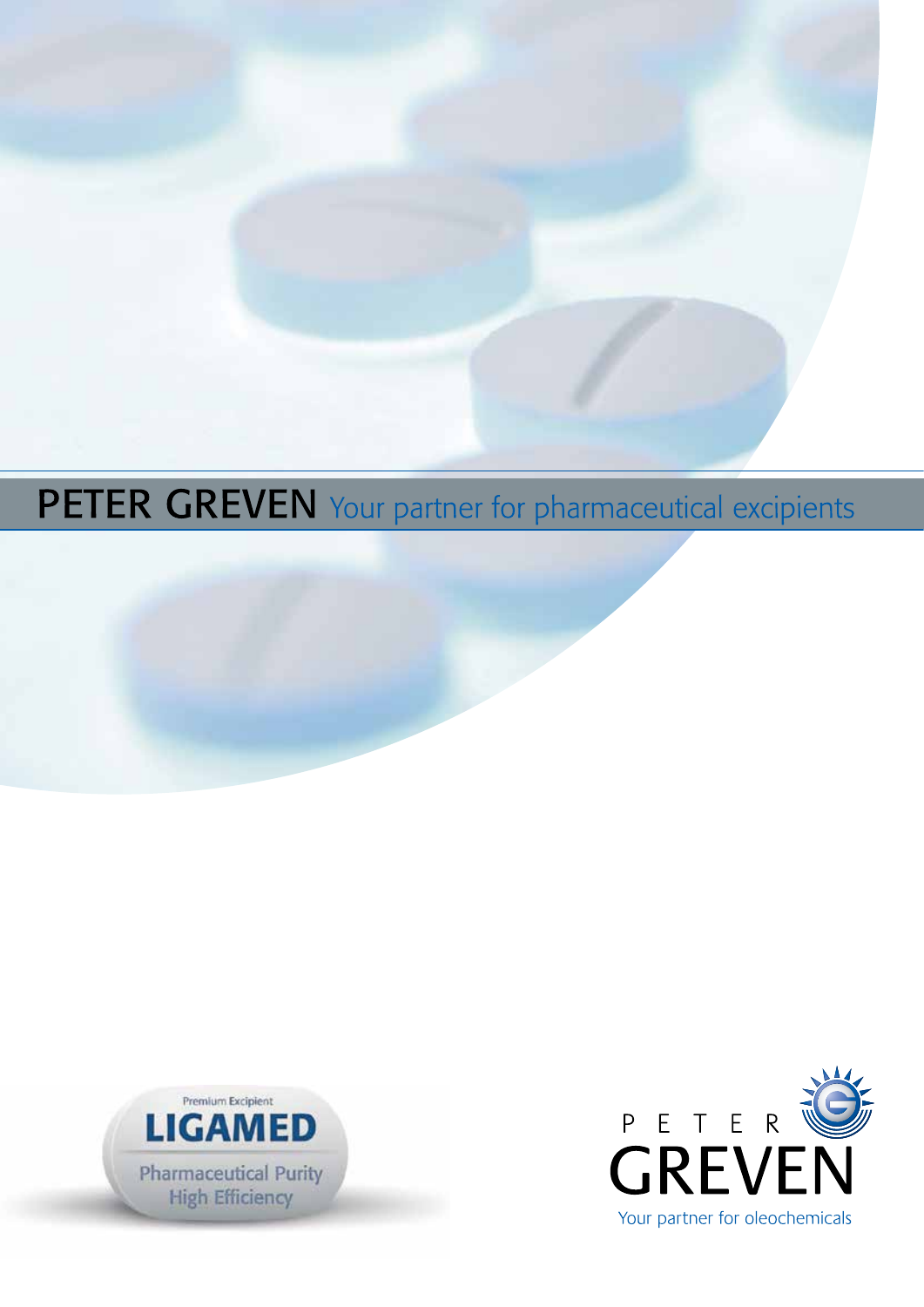

# PETER GREVEN Your partner for pharmaceutical excipients

Sustainability and the demand for renewable raw materials are becoming more and more important in many areas. As a middlesized family owned company, we have always produced additives based on renewable raw materials and can look back to a long experience with these raw materials and associated production technologies.

Oleochemical additives are among the most important excipients in the pharmaceutical industry. We began addressing these requirements many years ago and dedicated our production facility in Venlo (NL) to the manufacture of high-quality, vegetable stearates for pharmaceutical applications.

The complexity of operations requires a continuous process of improvement and customisation. For decades we have embraced this challenge and became the market leader for pharmaceutical stearates in Europe.

Our LIGAMED® product portfolio offers a variety of high-quality additives which are dedicated to the needs and requirements of the pharmaceutical industry. In addition to the special physical and chemical characteristics of our products we focus on the strict adherence to regulatory requirements as well as strong technical service.

Our LIGAMED® grades cover an extensive range of applications in the pharmaceutical industry:

- Tableting agent
- Lubricant
- Flowability agent
- Separating agent
- Water repellent
- Stability improvement agent
- Emulsifying agent
- Gelling agent

Premium Excipient **LIGAMED** 

**Pharmaceutical Purity High Efficiency**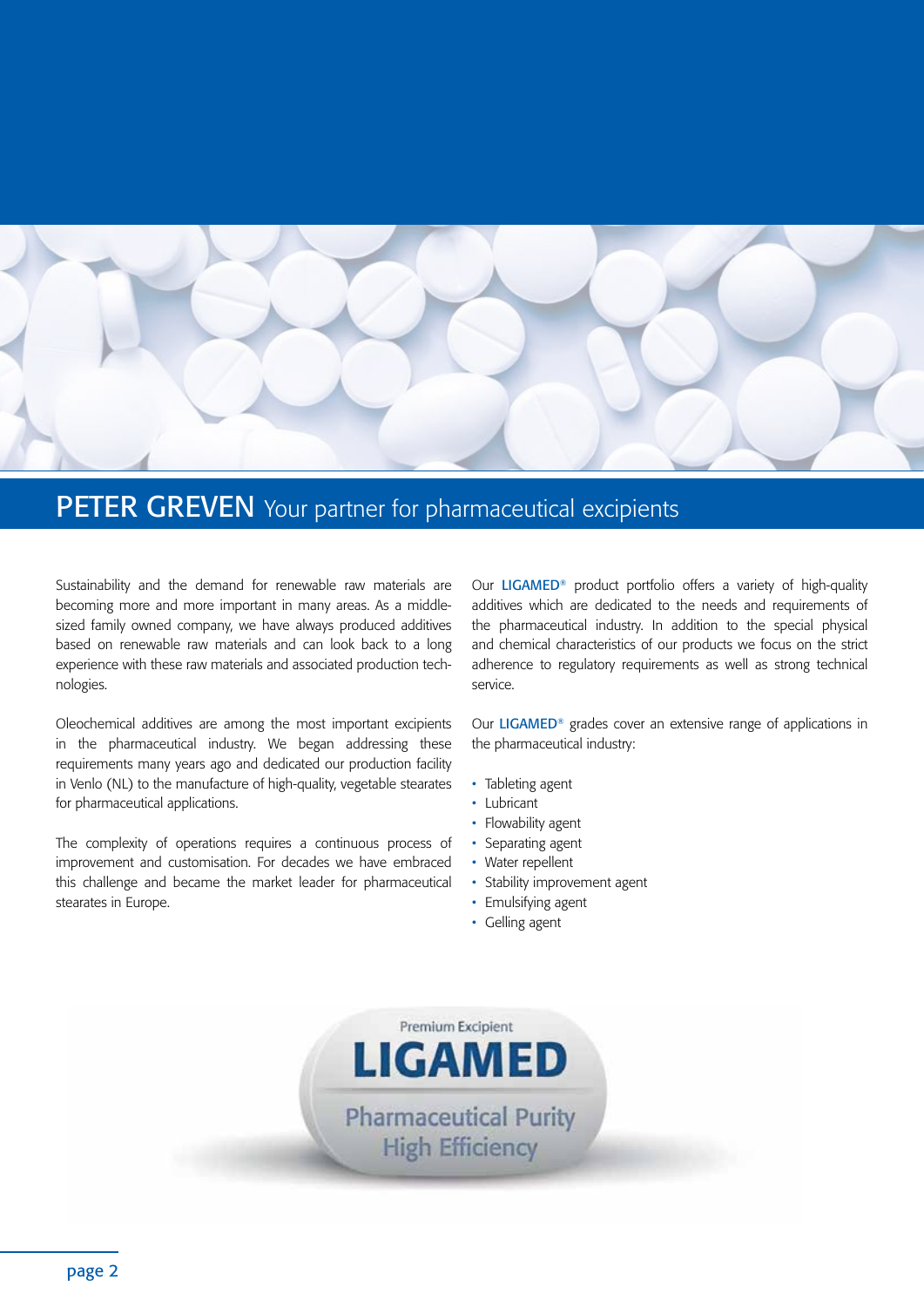

# LIGAMED<sup>®</sup> High Quality Excipients for the Pharmaceutical Industry

Our LIGAMED® product line offers outstanding quality and purity. Furthermore it is characterised by the following quality features and product advantages:

- Different products groups are produced on dedicated production lines to avoid cross contamination.
- LIGAMED<sup>®</sup> grades are produced in accordance with IPEC PQG GMP conditions. The adherence to the strict regulations is supported by our EXCiPACT certificate.
- We comply with all major pharmacopeias: Ph.Eur, USP/NF, JP and ChP.
- Our products are Kosher and Halal certified grades. All LIGAMED® products are produced in accordance with strict Kosher and Halal regulations and offer the respective certifications. These certificates are required for OTC pharmaceutical and nutraceutical preparations in Jewish and Arab cultures. Kosher and Halal certification has also become an important quality standard requested by European formulators.
- The special precipitated production process enables the high specific surface area of our products. Therefore, they are **very efficient** and the required dosage is low.
- Our LIGAMED® products offer exceptional lubrication, release and separation abilities due to the high percentage of fine particles.
- High batch-to-batch consistency is guaranteed by constant supervision.
- Only the best vegetable based raw materials are used for our production.
- Usage of sustainably grown palm oil is important to us. Therefore our LIGAMED® products are based on RSPO certified raw materials.







KOSHER HALAL EXCiPACT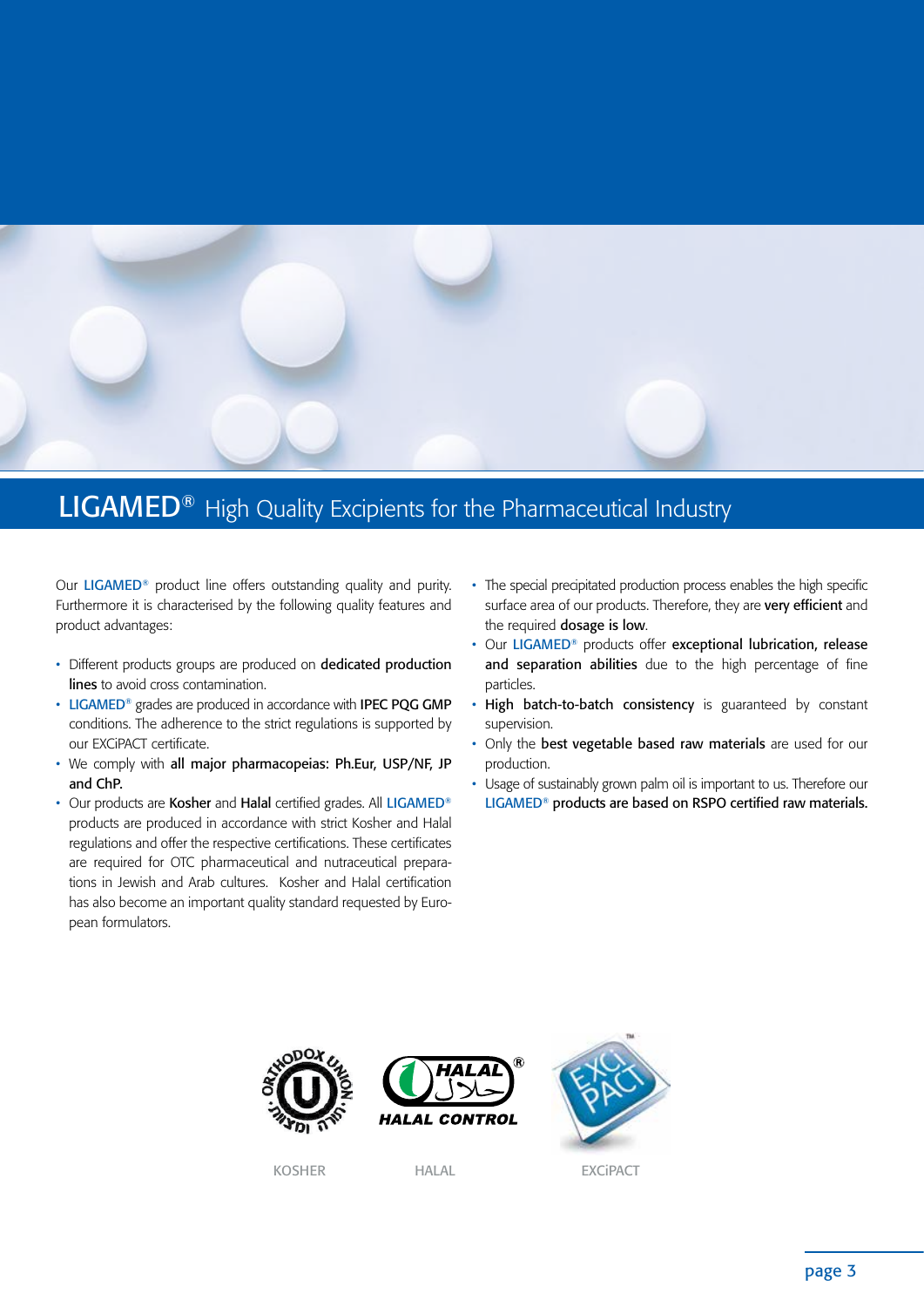

### Products based on certified sustainable palm oil

As sustainability and the responsible use of natural resources have always been fundamental aspects of our corporate philosophy, we offer different products based on sustainable, RSPO certified fatty acids to support the sustainable palm oil production.

The Roundtable on Sustainable Palm Oil (RSPO), which was founded in 2004, is a non-profit association. It unites stakeholders from seven sectors of the palm oil industry in order to develop and to introduce global standards for sustainable palm oil.

Peter Greven became an official member of the RSPO in 2010. As soon as RSPO Mass Balance (MB) certified fatty acid became available on the market, we started all the internal preparations and processes in order to conclude the RSPO SCCS (Supply Chain Certification System) certification. In September 2013 Peter Greven became the first metal soap producer to receive the RSPO SCCS certificate which officially acknowledged the production and distribu-

tion of vegetable stearates and dispersions based on RSPO Mass Balance (MB) certified fatty acid.

In 2016 the existing certification could be extended by RSPO Segregated (SG) which is the next higher certification level. As a consequence, RSPO SG certified products were added to our portfolio.

In 2022 we decided to go one more step towards sustainable and certified products:

We shifted our LIGAMED® product range from conventional to RSPO Mass Balance (MB) certified fatty acid. Therefore, all LIGAMED® products are only available as certified grades.



RSPO-1106171 RSPO Mass Balance RSPO Segregated

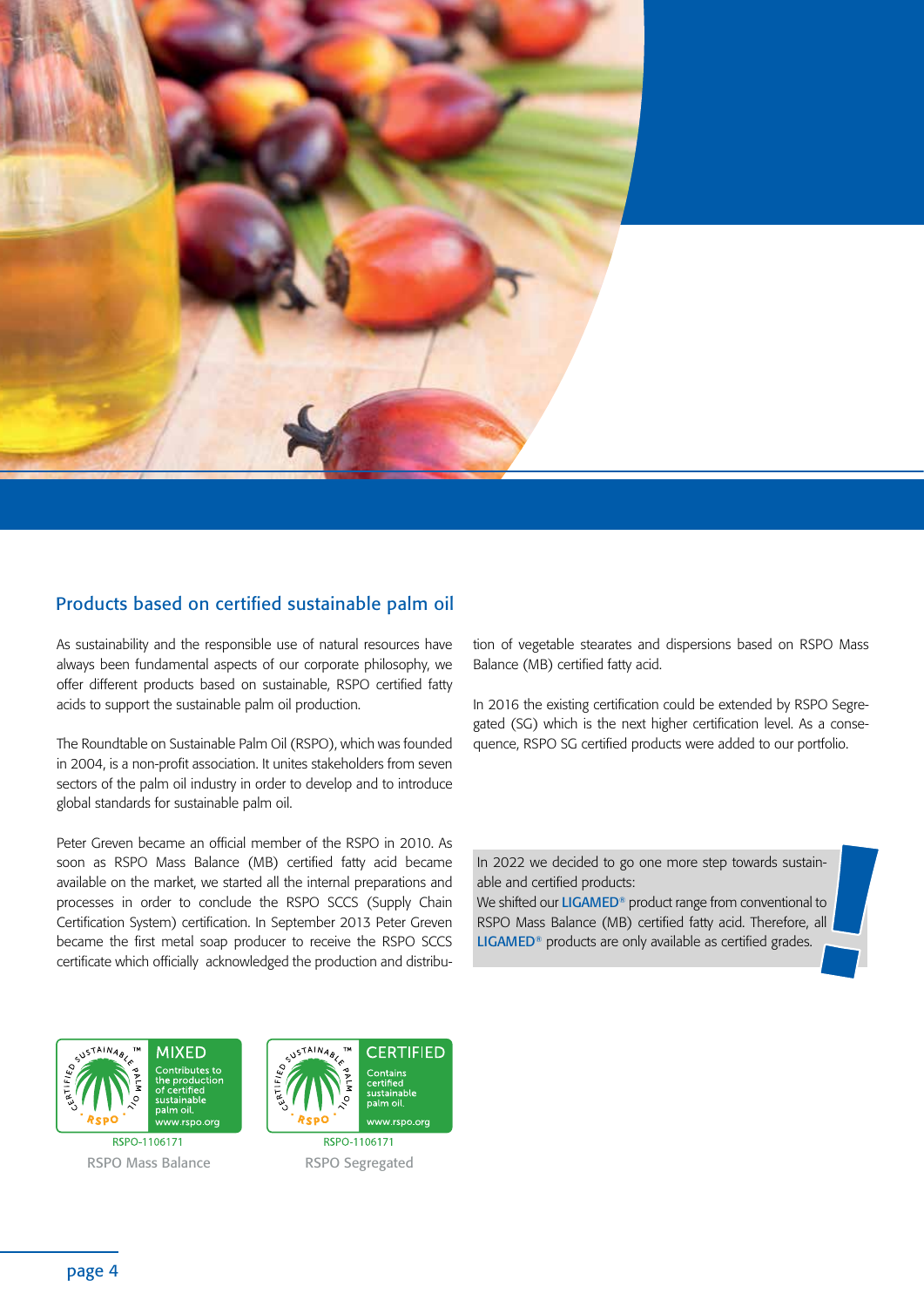

# MAGNESIUM STEARATE

Magnesium Stearate is the most widely used excipient within the pharmaceutical industry: It ranks first on the list of the Top Ten excipients used in solid oral dosage forms.

### How does LIGAMED<sup>®</sup> Magnesium Stearate work?



The crystal structure of high quality Magnesium Stearate is often pictured as a deck of cards. Due to the lamella structure Magnesium Stearate offers a very high specific surface area.

During the blending process with active ingredients, carriers or fillers, the "plates" of Magnesium Stearate dismantle from the decks, piece by piece, to coat other particles.

LIGAMED MF-2-V-MB 15kV, 12mm



LIGAMED MF-3-V-MB 15kV, 12mm



LIGAMED MF-2-V-BI-MB 20kV, 12mm

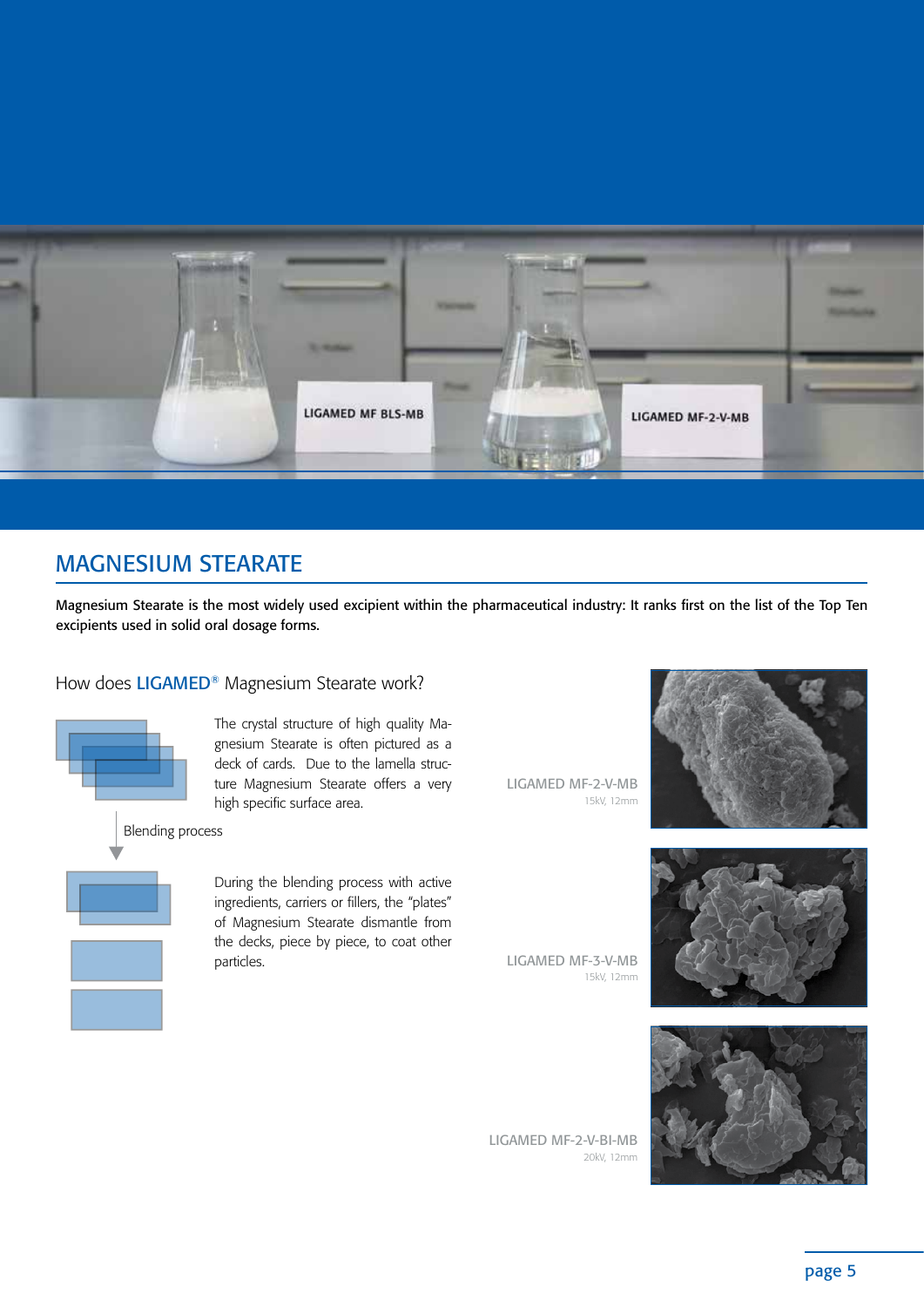

#### LIGAMED MF-2-V-MB

specific surface area:  $6-10$  m<sup>2</sup>/g, median particle size (D50): 7–11 μm

This is our most widely used excipient for the production of tablets and capsules. Its high specific surface area and fine particles offer a high releasing speed during tablet pressing and consistent physical performance of the tablets such as hardness and dissolution profiles. Due to the exceptional high specific surface area, typical quantity used during formulation is low: 0,2 % to 1 % by tablet weight. In addition to the application as a tableting agent, this product is also used as a flowability agent for powder preblends, offering an efficient and low dosage in capsules.

#### LIGAMED MF-3-V-MB

#### specific surface area:  $8-12m^2/g$ , median particle size (D50): 5–9 μm

This grade is characterised by the same unique properties as LIGAMED MF-2-V-MB but in addition MF-3-V-MB offers an even higher specific surface area and a smaller median particle size. This product is preferred in applications where processing conditions are more critical and very fine excipients or herbal formulations are used.

#### LIGAMED MF-2-V-BI-MB

#### specific surface area: 6-8m<sup>2</sup>/g, median particle size (D50): 7–11 μm

This variation of our LIGAMED MF-2-V-MB offers a tighter specific surface area range in combination with the favourable crystalline structure of LIGAMED MF-2-V-MB. This grade supports a lower dissolution profile and is used in special formulations as tablet coatings, where a low and stable viscosity is required.

#### LIGAMED MF-2-V PREMIUM-MB

For highly complex pharmaceutical applications (e.g. inhalation medicine) we have developed our LIGAMED MF-2-V PREMIUM-MB. This specialty grade has a high quality specification with additional tests for the fatty acid profile, particle size characterization and microbial count.

#### LIGAMED MF BLS-MB

LIGAMED MF BLS-MB extends our existing product portfolio of Magnesium Stearates and is produced according to a special production process. Offering the specific characteristic of being water dispersible, this product is very suitable for the use within water-soluble drugs.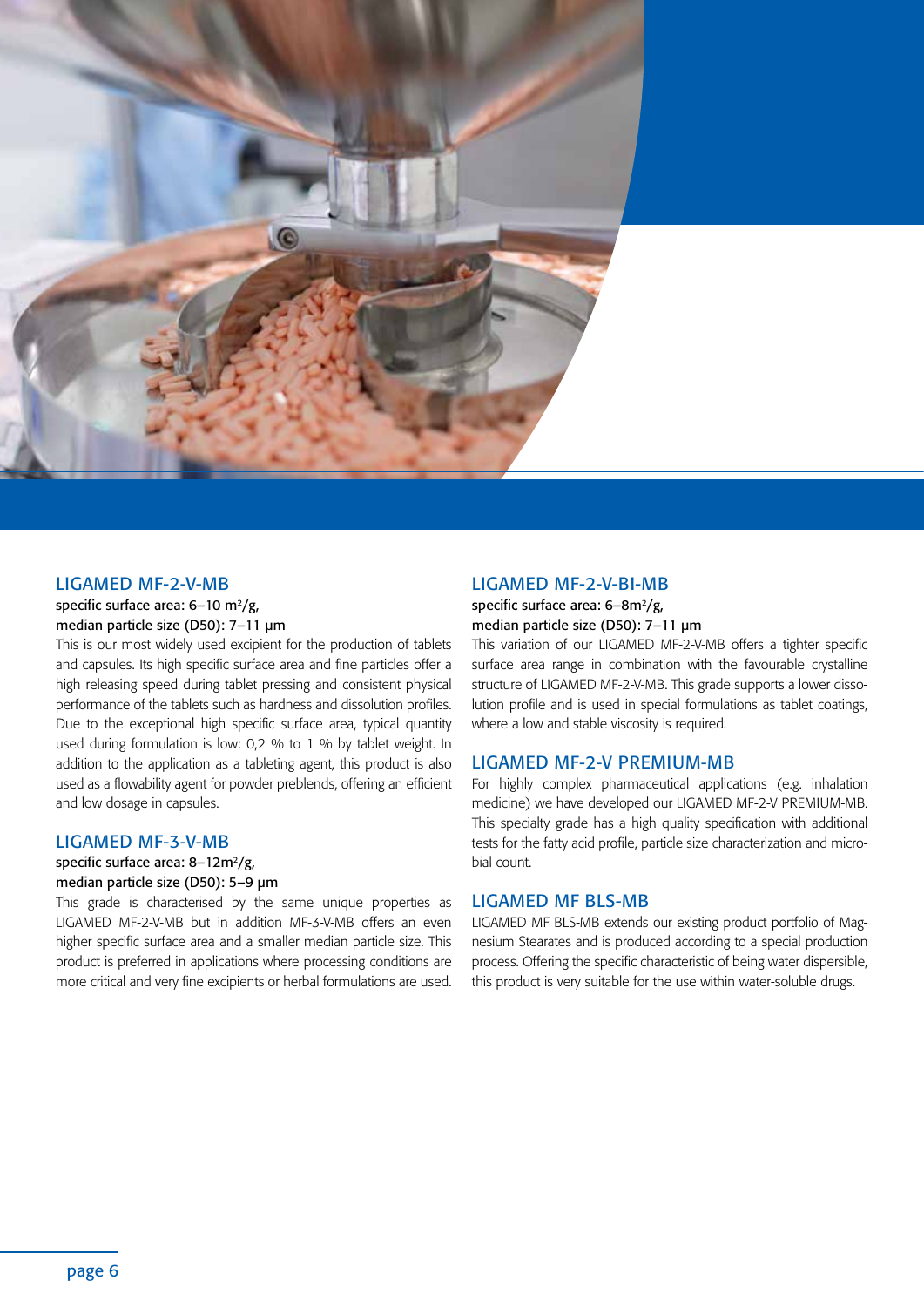

# CALCIUM STEARATE

Calcium Stearate possesses characteristics similar to Magnesium Stearate. Likewise it is physiologically safe and is used as a lubricant, flowability agent and water repellent.

#### LIGAMED CPR-2-V-MB

specific surface area:  $5-9 \text{ m}^2/\text{g}$ , median particle size (D50): 5–9 μm

Some pharmaceutical formulations include vegetable based Calcium Stearate instead of Magnesium Stearate. LIGAMED CPR-2-V-MB is a perfect choice encompassing all core LIGAMED® pharmaceutical excipient principles. LIGAMED CPR-2-V-MB is also used as a water repellent agent in the production of effervescent tablets. Premature reaction of the effervescent tablet is avoided by preventing unwanted absorption of moisture.

## STEARIC ACID

Some formulations in the pharmaceutical industry are incompatible with Magnesium Stearate. For such formulations, Magnesium Stearate may be substituted by a high quality Stearic Acid.

#### LIGAMED SA-1-V-MB

This grade is a very fine quality from vegetable origin Stearic Acid. It is used as a tableting and flowability agent in specific pharmaceutical formulations. LIGAMED SA-1-V-MB is designed to support the high demands of the pharmaceutical industry, it complies with Ph.Eur & USP/NF regulations and is produced by a complex production process.

# Addition LIGAMED® Portfolio

In addition to our LIGAMED® product portfolio our brand PALMSTAR® also offers selected products that meet the strict requirements of the pharmaceutical industry:

#### PALMSTAR AL PHARMA-MB

PALMSTAR AL PHARMA-MB is one of our Aluminium Stearates with the best gelling performance capabilities. It is very suitable as an emulsion stabilizer and viscosity increasing agent for creams and ointments. Additionally, pharmaceutical applications use it as an anticaking agent or suspending agent. PALMSTAR AL PHARMA-MB is in accordance with the European pharmacopeia.

#### PALMSTAR ZPR-2-V-MB

PALMSTAR ZPR-2-V-MB is a Zinc Stearate for pharmaceutical applications. It is used as an alternative lubricant if Magnesium and Calcium Stearate are incompatible with the API. Furthermore it can be used as a hydrophobing agent with antimicrobial properties for creams and as a stabiliser as well as a release agent for pharmaceutical plastics or rubber.